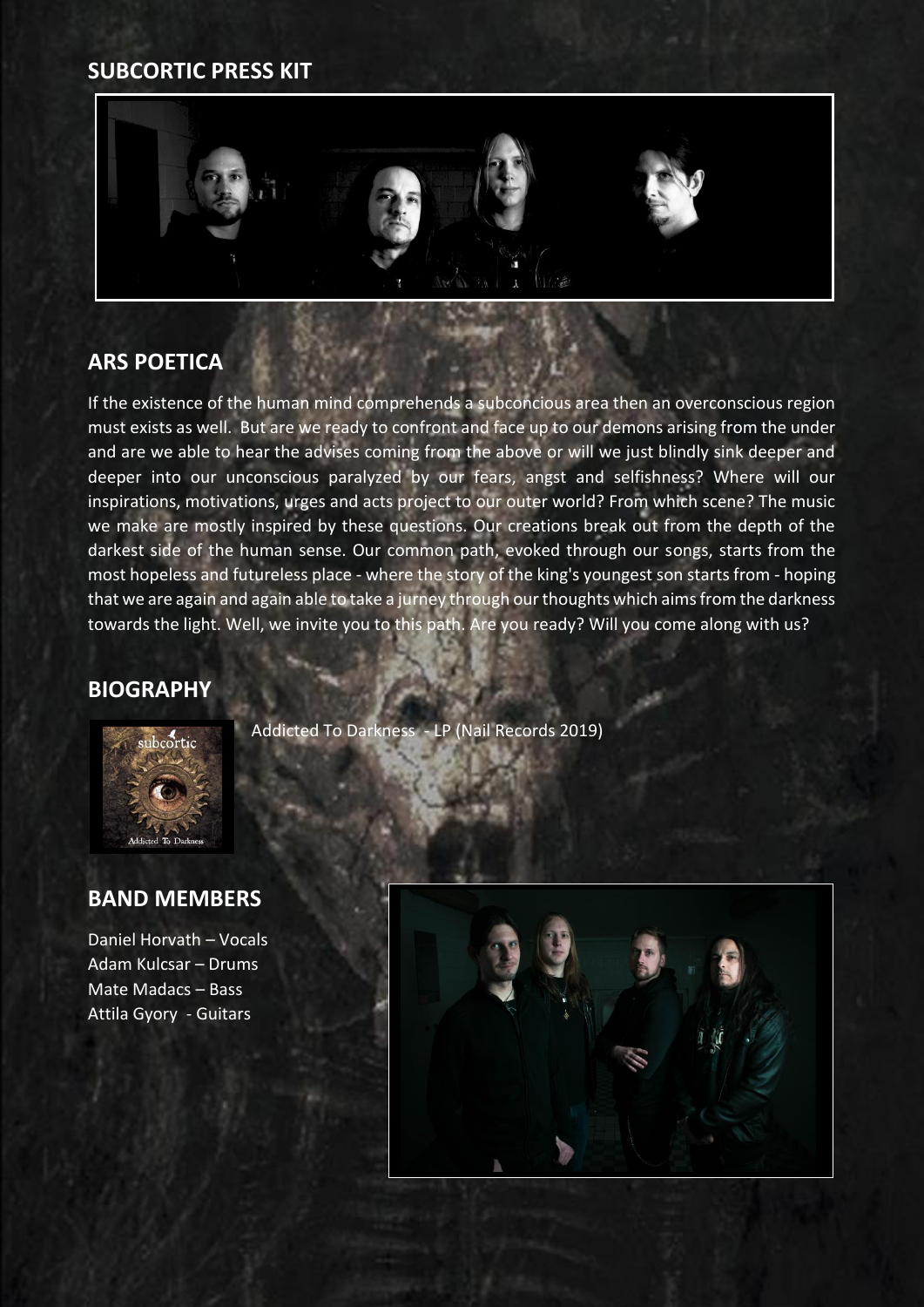#### **LIVE SHOWS**

29/08/2020 – live at FehervarFest 2020  $-22/08/2020 -$  live at S8/Budapest  $\Box$ 01/02/2020 – live at S8/Budapest 25/10/2019 – live at Narancs/Békéscsaba 19/10/2019 – live at Klastrom/Pápa <sup>20</sup>/09/2019 – live at Nyolcas/Szekesfehervar  $-13/09/2019$  – live at FehervarFest 2019  $-$  25/07/2019 – live at FEZEN Festival 2019  $\equiv 06/07/2019$  – live at Dandn/Osijek  $\approx$  29/06/2019 – live at V2/Sturovo **21/06/2019 – live at Ukk&Roll Festival 2019** <sup>1</sup>01/06/2019 – live at Alagsor/Várpalota  $24/05/2019$  – live at S8/Budapest  $-20/04/2019$  – live at Armstrong/Baja 30/03/2019 – live at KVLT Blue Hell/Budapest 09/02/2019 – live at Nyolcas/Szekesfehervar  $-01/12/2018$  – live at S8/Budapest  $-17/11/2018$  – live at Nyolcas/Szekesfehervar  $-22/09/2018 -$  live at Dongo/Gyor **21/09/2018** – live at Vegallomas/Szombathely **107/09/2018 – live at FehervarFest 2018** 25/08/2018 – live at Zorall Sorolimpia Festival 2018 **21/06/2018** – live at Ukk&Roll Festival 2018 08/06/2018 – live at Kaptar/Dunaujvaros 04/05/2018 – live at Nyolcas/Szekesfehervar 13/04/2018 – live at Nyolcas/Szekesfehervar  $\Box$  06/04/2018 – live at S8/Budapest  $-31/03/2018$  – live at Hawaii/Siofok  $-16/03/2018$  – live at Metro/Veszprem 10/03/2018 – live at Ikon/Szekesfehervar **24/02/2018 – live at Ikon/Szekesfehervar 26/01/2018 – live at Nyolcas/Szekesfehervar 22/12/2017** – live at Kaptar/Dunaujvaros  $-11/11/2017$  – live at S8/Budapest 29/09/2017 – live at Fezen Klub/Szekesfehervar **22/09/2017** – live at Ikon/Szekesfehervar 14/09/2017 – live at Nyolcas/Szekesfehervar **28/07/2017 – live at Nyolcas/Szekesfehervar**